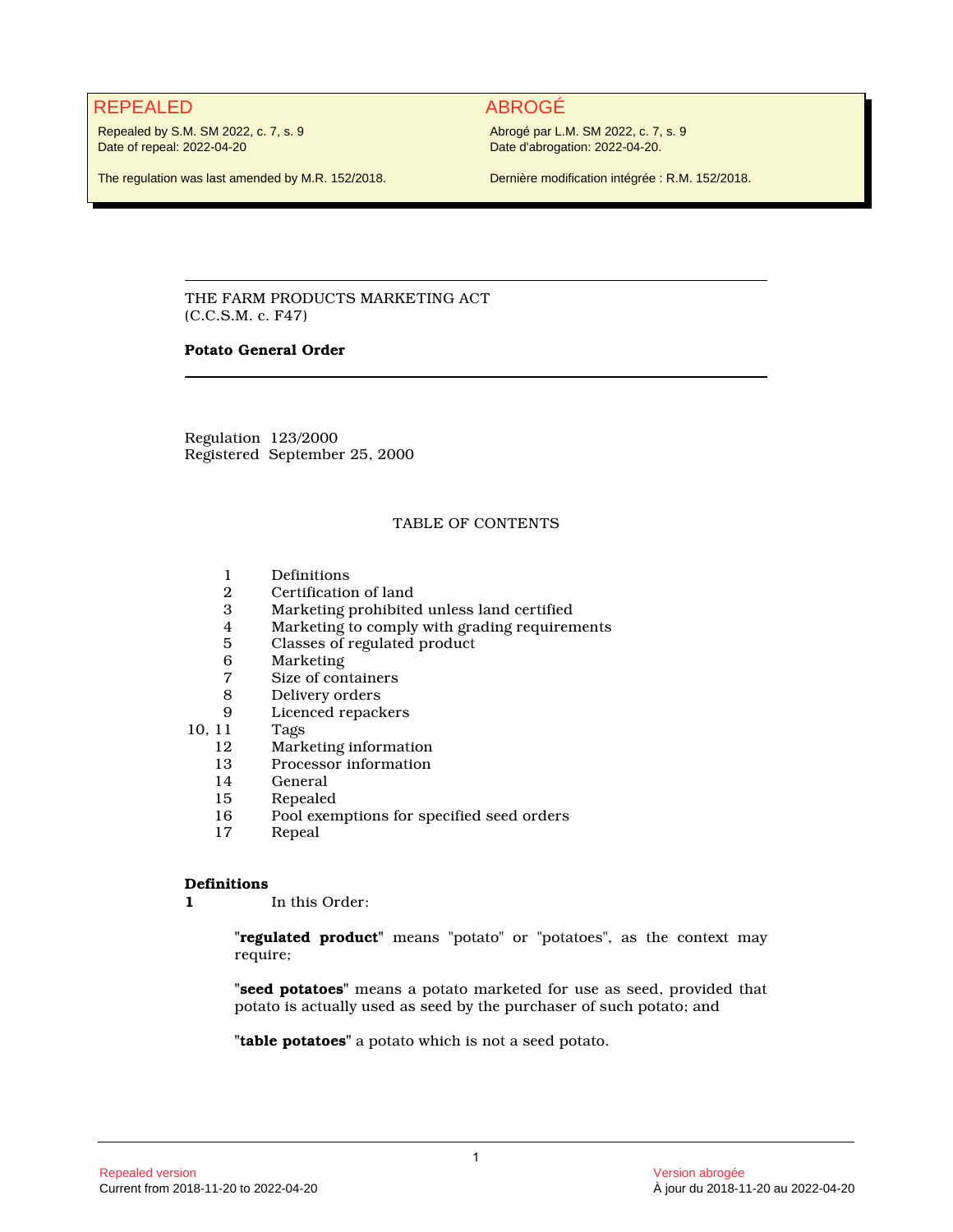# **Certification of land**

**2** Each producer of regulated product shall, on or before the 30th day of June in each year, apply to this Board for certification of all land on which that producer intends to grow or harvest regulated product during that year. Each application shall be in writing and shall be signed by the applicant.

### **Marketing prohibited unless land certified**

**3** No producer shall market a regulated product unless such regulated product was grown or harvested on land certified by this Board for the growing of regulated product pursuant to an application made by that producer.

#### **Marketing to comply with grading requirements**

**4(1)** No person shall market a regulated product unless it has been graded and inspected as required by the *Canada Agricultural Products Standards Act* and regulations made thereunder, and is packed and marked in the manner prescribed by such Act or regulations.

**4(2)** Subsection (1) does not apply to the transportation of potatoes to this Board's premises at 1200 King Edward Street, Winnipeg, Manitoba or to such other location as may be authorized by this Board.

#### **Classes of regulated product**

**5** All regulated product shall be classified under the following classes:

- (a) Russet Table Potatoes;
- (b) Red Table Potatoes;
- (c) White Table Potatoes;
- (d) Yellow Fleshed Table Potatoes;
- (e) Specialty Table Potatoes; and
- (f) Seed Potatoes.

## **Marketing**

**6(1)** For the purpose of this section, **"pooling area"** means,

(a) for the period commencing on the first day of each crop year and terminating on March 31st of that crop year, that geographic area of Canada encompassing the provinces of Saskatchewan, Manitoba and that portion of Ontario west of a line drawn north-south through the eastern limit of the City of Thunder Bay, Ontario; and

(b) for the period commencing April 1st of each crop year until the termination of that crop year, that geographic area of Canada encompassing the provinces of Alberta, Saskatchewan, Manitoba and that portion of Ontario west of a line drawn north-south through the eastern limit of the City of Thunder Bay, Ontario.

**6(2)** Subject to the exemptions provided in the Plan, no producer shall market regulated product except to this Board or through this Board. Each producer shall deliver all regulated product to be marketed by that producer to this Board or, if directed by this Board, to a person designated by this Board to receive such regulated product.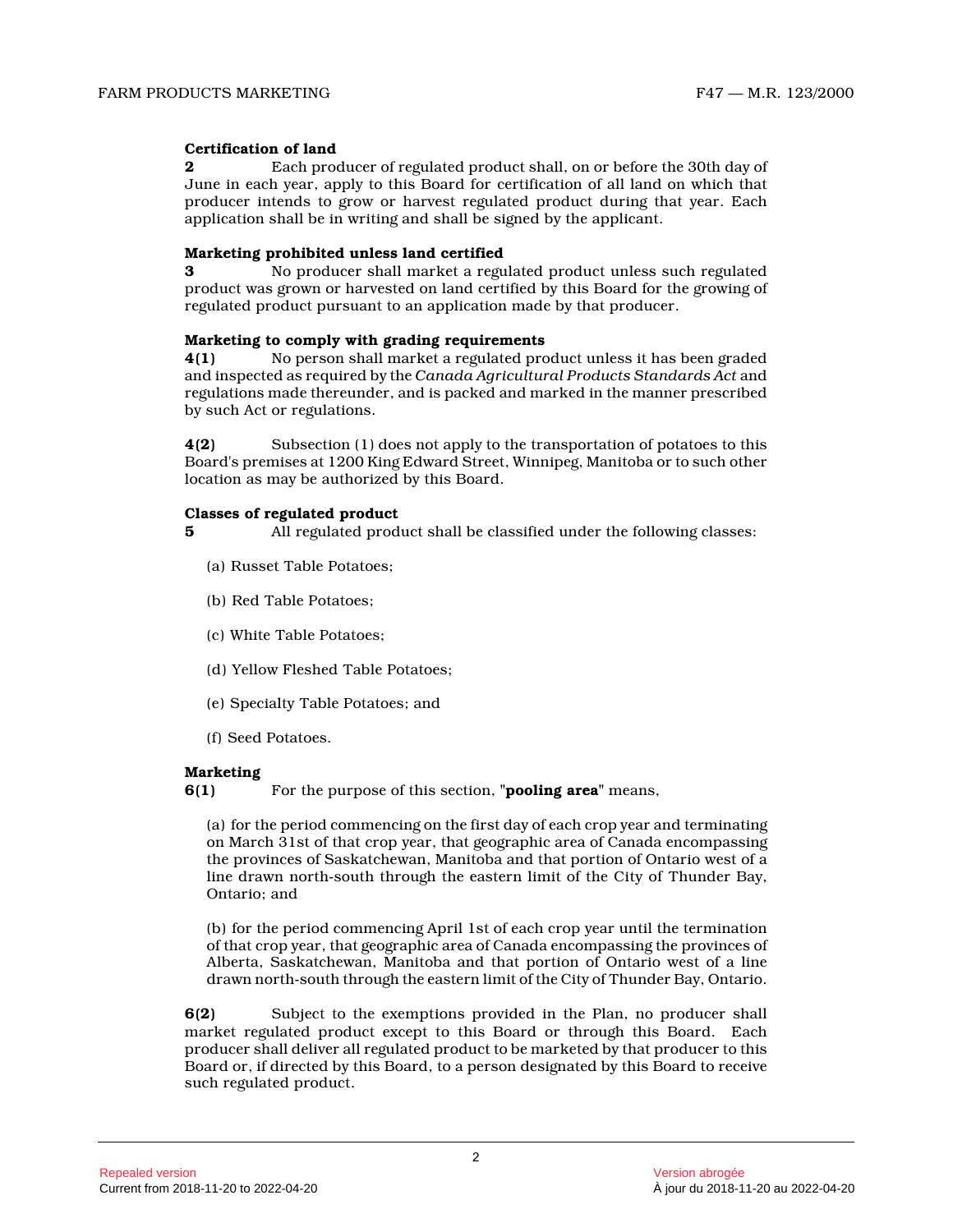**6(3)** No person engaged in the marketing of regulated product shall purchase or otherwise acquire regulated product except from or through this Board.

**6(4)** No processor shall purchase or otherwise acquire potatoes grown or harvested in Manitoba except from or through this Board, unless otherwise permitted by this Board.

**6(5)** With respect to regulated product marketed by this Board to purchasers located in the pooling area the following provisions will apply:

(a) this Board will sell regulated product to such purchasers on a basis whereby the sale proceeds are pooled and distributed as set out below;

(b) [repealed]; M.R. 152/2018

(c) pool periods for each class of regulated product shall commence on the first day of each month and terminate on the last day of each month, subject to such other commencement and/or termination date as may be established by resolution of the Board from time to time;

(d) all monies received by this Board from the sale of each class of regulated product in each pool period shall be placed in separate pools for each class of regulated product; and

(e) at the termination of each pool period for a class of regulated product, all necessary and proper disbursements and expenses incurred in marketing that class of regulated product and conducting the pool, and all allowances for reserves as may be approved by the Manitoba Natural Products Marketing Council, will be deducted from that pool and the remainder of the money in that pool will be distributed to the producers of that class of regulated product relative to the quantity, quality, variety, grade, or size of regulated product delivered by each producer during that pool period.

**6(6)** With respect to regulated product sold by this Board to purchasers located other than in the pooling area the following provisions will apply:

(a) this Board will sell regulated product to such purchasers on the basis set out below;

(b) any registered producer wishing to participate in the sale of regulated product to purchasers located outside of the pooling area shall advise the Board of the type and quantity of regulated product which such producer wishes to market to such purchasers (all such producers being referred to as "participating producers");

(c) when an order for regulated product is received from a purchaser located outside of the pooling area, the participating producers who have indicated that they have regulated product available which could fill such order may be invited to fill such order. Any such invitation will follow the notification procedures established by this Board from time to time for such purpose, copies of which notification procedures will be available to any participating producer at the head office of this Board;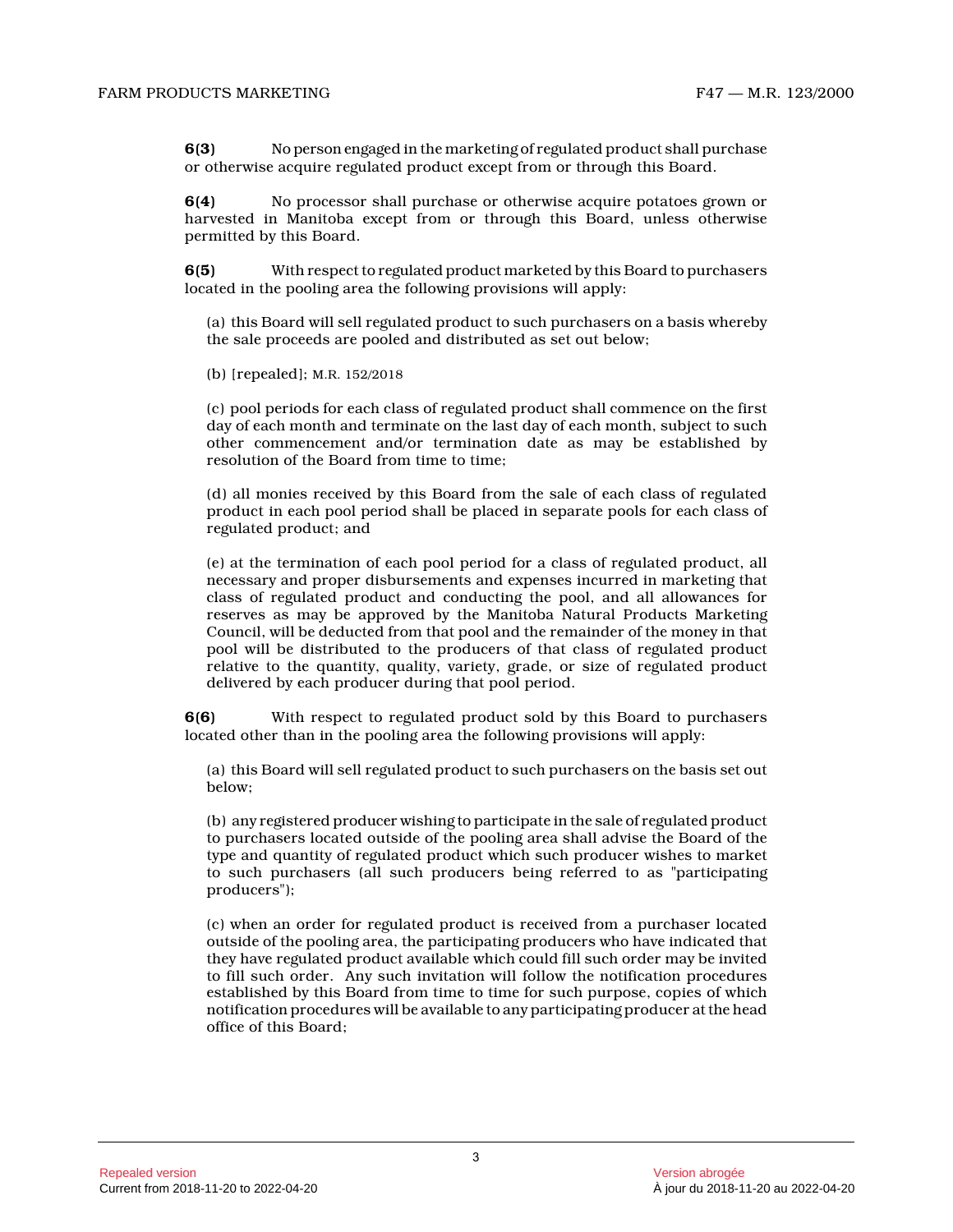(d) in accepting an invitation to fill an order, a participating producer must provide the Board with a written confirmation of such acceptance. Any such acceptance must follow the acceptance procedures established by this Board from time to time for such purpose, copies of which acceptance procedures will be available to any participating producer at the head office of this Board;

(e) if a participating producer fails to deliver regulated product following an acceptance of an invitation to fill an order, or fails to deliver regulated product of the quality and quantity specified in the order, the participating producer shall be responsible for all losses, expenses and charges, direct and indirect, incurred by this Board as a result of such failure; and

(f) payment for regulated product sold on the basis set out above will be made to a participating producer on or before the last day of the month following the month in which such regulated product was sold, less all necessary and proper disbursements and expenses incurred in marketing that regulated product, all allowances for reserves as may be approved by the Manitoba Natural Products Marketing Council, and any monies owing by that producer to this Board for materials or services provided by this Board to that producer.

**6(7)** Nothing in this Order requires this Board to receive or market regulated product which does not meet grade specifications set out in the Quality Control Manual of the Board.

**6(8)** Nothing in this Order requires this Board to receive or market all of the regulated product produced by a registered producer for marketing pursuant to an annual table quota to purchasers located in the pooling area.

M.R. 98/2010; 152/2018

#### **Size of containers**

**7(1)** No person shall market regulated product unless such regulated product is packed in a container, the regulated product wherein weighs either 50, 75 or 100 pounds (22.68, 34.02, or 45.36 kilograms) .

**7(2)** Notwithstanding subsection (1), a regulated product packed to those requirements may, after delivery to this Board or to persons designated by this Board, be repacked into containers of the size or weight specified for that type of regulated product in Table VI of the *Fresh Fruit and Vegetable Regulations* made under the *Canada Agricultural Products Standards Act* ("Consumer Bags").

**7(3)** Notwithstanding subsection (1), this Board may authorize the transportation of regulated product in bulk on a load by load basis.

#### **Delivery orders**

**8(1)** No person shall transport or deliver for transport (except to a transporter retained by this Board) a regulated product unless such person has been issued a delivery order by this Board for the regulated product being transported.

**8(2)** Subsection (1) does not apply to the transportation of regulated product by a producer from that producer's storage for the purpose of washing, grading and packing such regulated product and for no other purpose.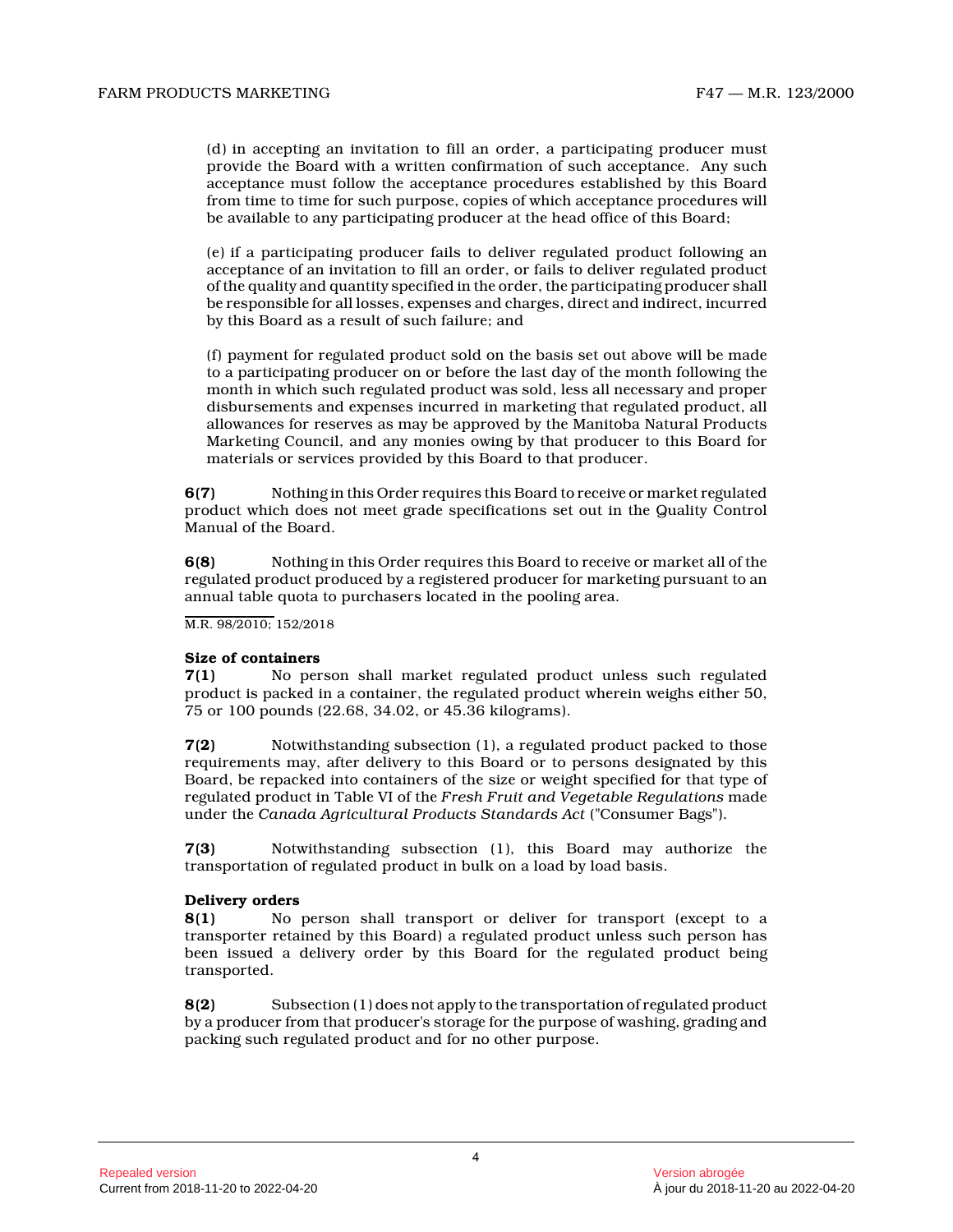# **Licenced repackers**

**9** No person shall repack a container of regulated product unless such person has been licenced by the Board as a licenced repacker for potatoes.

#### **Tags**

**10(1)** No person shall market or have in possession for marketing, a regulated product unless it is packed in a container and the container containing such regulated product, or the master container if the regulated product has been packed in Consumer Bags, has attached to it a completed tag authorized and obtained from this Board, which tag shall show the following information:

- (a) class and grade of regulated product;
- (b) weight of regulated product;

(c) producer's name or producer's registration number, and if such regulated product has been packed by a licenced repacker, the name of that licenced repacker or such other brand name authorized by the Board for use by that licenced repacker; and

(d) such other information as this Board may require from time to time;

provided however, that if such registered producer has received written permission from the Board, such product may be packed in a container or a master container, if such master container or the containers in such master container have printed on it or them, as part of it or them, such information .

**10(2)** Where this Board has directed a person to transport regulated product in bulk on a load by load basis, subsection (1) does not apply with respect to that regulated product but the vehicle transporting such regulated product shall carry with it a bill of lading including the information set out in subsection (1) for that regulated product.

**10(3)** A person who has been licenced to repack regulated product shall remove and immediately destroy the completed tag attached to each container the contents of which have been repacked by that person, or the container or master container containing such product if the information referred to in subsection (1) was printed thereon.

# **Tags**

**11(1)** All tags issued by this Board remain the property of this Board and every person obtaining tags from this Board for use in marketing regulated product must account to this Board for the disposition of each such tag.

**11(2)** No person other than a licenced repacker shall have in that person's possession a tag or container imprinted with a name other than the name of that person.

**11(3)** No person other than the person to or in respect of whom a tag was issued, or someone acting on that person's behalf, shall attach a tag to a container of regulated product or otherwise use a tag issued by this Board.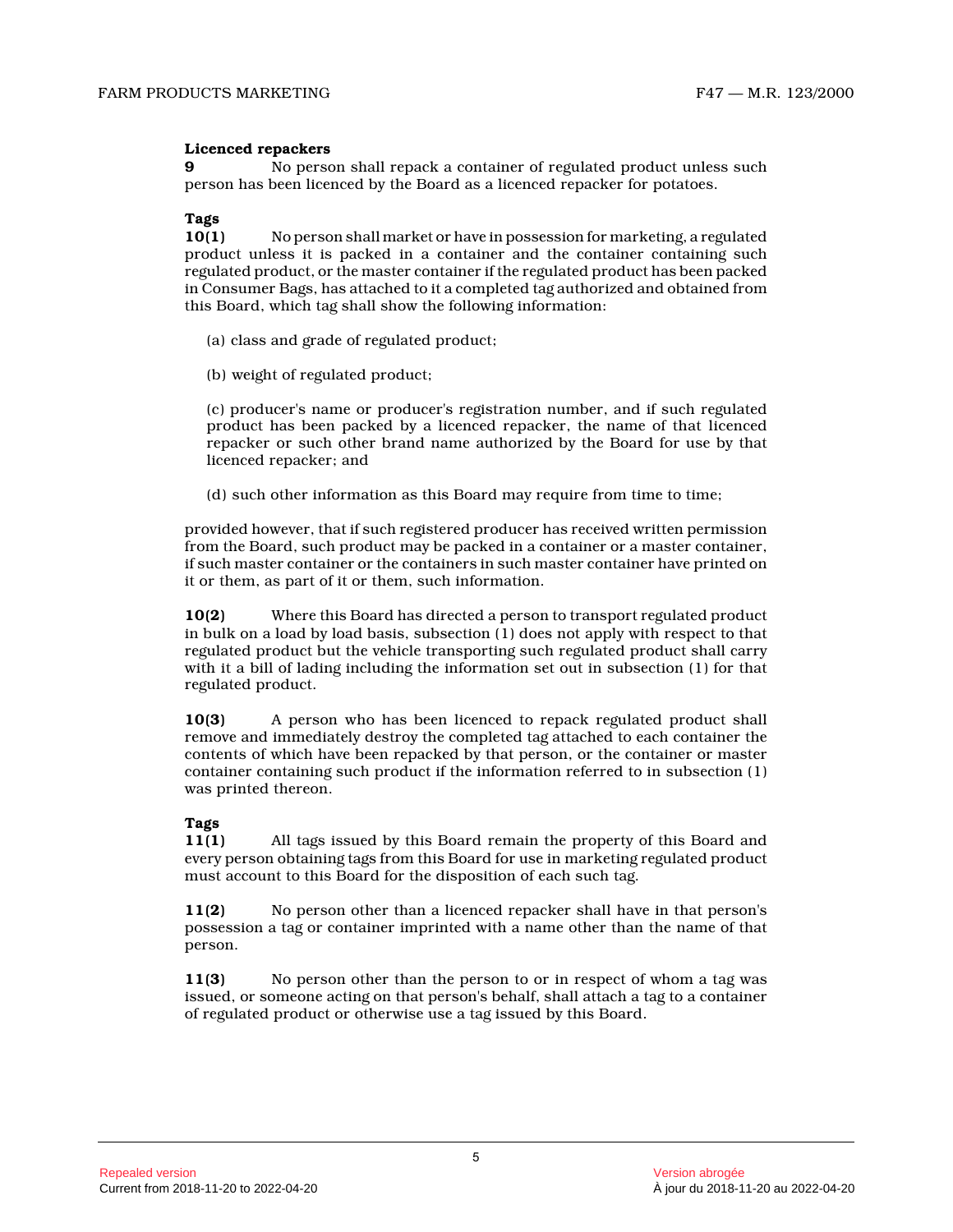**11(4)** No person, other than the person to or in respect of whom a tag was issued, or someone acting on that person's behalf, shall have in that person's possession any tag issued by this Board, whether used or unused, unless it is attached to the container of regulated product for which it was originally authorized, or unless it is one that has been removed for the purposes of destruction pursuant to subsection 10(3).

**11(5)** No person shall have in that person's possession any container showing the information outlined in subsection  $10(1)$ , other than the person whose name is shown on such container, or a person acting on that person's behalf.

**11(6)** No person, unless acting pursuant to subsection 10(3), shall remove a tag from a container of regulated product to which it has been attached.

**11(7)** No tag issued by this Board or no master container on which tag information is printed may be used more than once.

**11(8)** No person shall buy, sell, receive, give or otherwise traffic in tags issued by this Board, whether used or unused.

**11(9)** Any person for whom an exemption is provided under the Plan may apply to this Board on a form authorized by this Board for exemption tags in respect of any of such person's regulated product which such person anticipates marketing in the near future, and, upon providing satisfactory evidence to this Board that such person is entitled to such exemption in respect of such regulated product and has a ready market for same, and upon paying any applicable fees and charges for such tags to this Board, such person may obtain such exemption tags.

**11(10)** No person to whom exemption tags have been issued shall be entitled to any further exemption or exemption tags unless such person has properly accounted to this Board for each such tag previously issued to that person.

**11(11)** A person who has been supplied with exemption tags pursuant to subsection (9) shall affix to each container of regulated product that such person has available for marketing an exemption tag duly completed showing the information specified in subsection 10(1).

#### **Marketing information**

**12** Every person engaged in the marketing of potatoes within Manitoba shall

(a) keep and maintain complete and accurate books and records of all matters relating to such marketing;

(b) at all times permit any authorized representative of this Board to inspect such books and records and facilitate such inspection; and

(c) upon request from this Board promptly report to it such information respecting the marketing of potatoes as this Board may require; and without restricting the generality of the foregoing, fill in and deliver to the Head Office of this Board within 10 days of request from this Board a report on such marketing in the form prescribed by this Board containing the information and data indicated thereon properly certified as accurate.